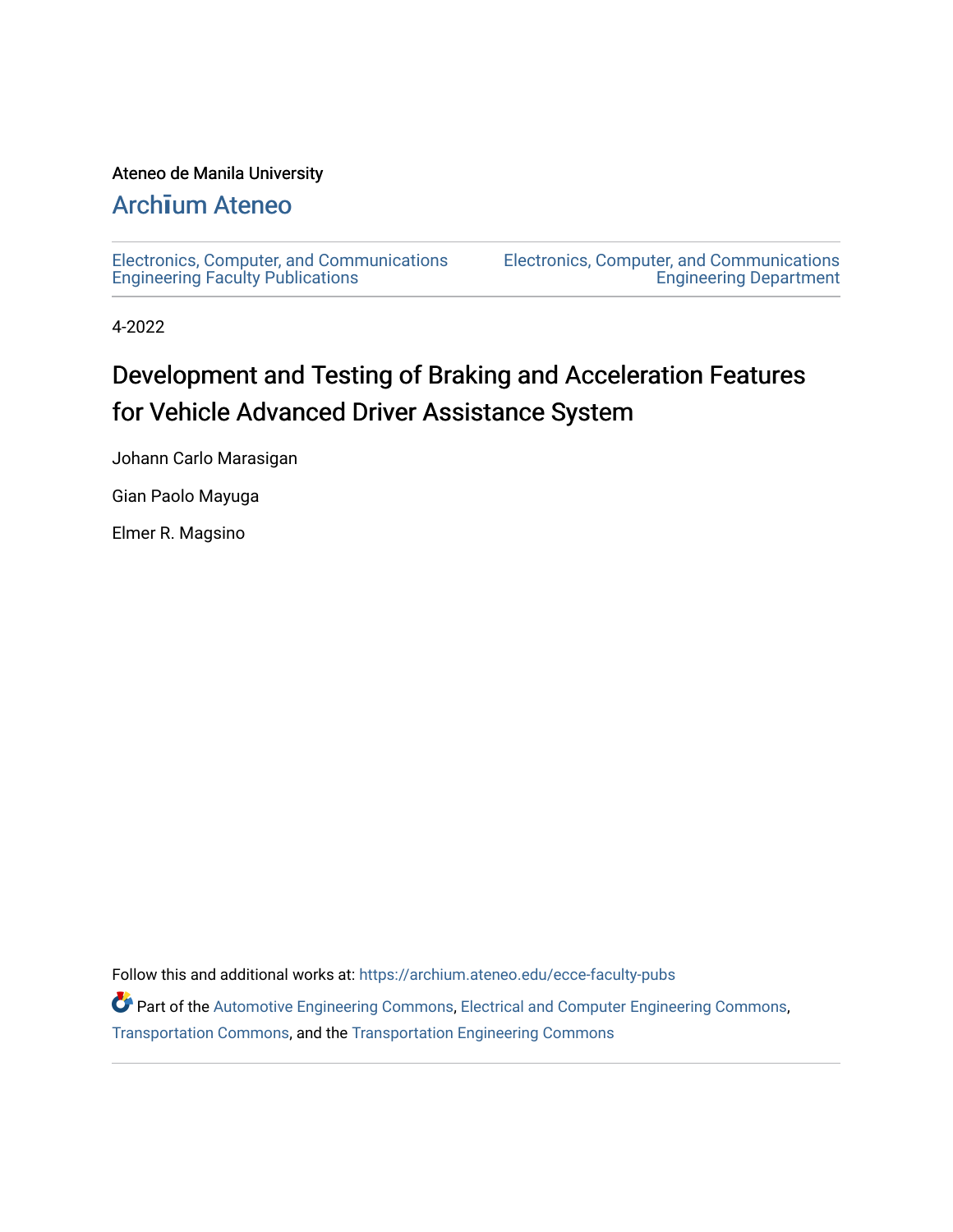## **Development and testing of braking and acceleration features for vehicle advanced driver assistance system**

#### **Johann Carlo Marasigan<sup>1</sup> , Gian Paolo Mayuga<sup>1</sup> , Elmer Magsino<sup>2</sup>**

<sup>1</sup>Electronics, Computer and Communications Engineering Department, School of Science and Engineering, Ateneo de Manila University, Quezon City, Philippines <sup>2</sup>Electronics and Communications Engineering Department, Gokongwei College of Engineering, De La Salle University, Manila, Philippines

#### *Article history:*

Received May 14, 2021 Revised Sep 15, 2021 Accepted Oct 10, 2021

#### *Keywords:*

Advanced driver assistance Brake and acceleration features Fuzzy logic Intelligent transportation systems Phantom traffic jam System

#### **Article Info ABSTRACT**

Traffic congestion is a constant problem for cities worldwide. The human driving inefficiency and poor urban planning and development contribute to traffic buildup and travel discomfort. An example of human inefficiency is the phantom traffic jam, which is caused by unnecessary braking, causing traffic to slow down, and eventually coming to a stop. In this study, a brake and acceleration feature (BAF) for the advanced driver assistance system (ADAS) is proposed to mitigate the effects of the phantom traffic phenomenon. In its initial stage, the BAF provides a heads-up display that gives information on how much braking and acceleration input is needed to maintain smooth driving conditions, i.e., without sudden acceleration or deceleration, while observing a safe distance from the vehicle in front. BAF employs a fuzzy logic controller that takes distance information from a light detection and ranging (LIDAR) sensor and the vehicle's instantaneous speed from the engine control unit (ECU). It then calculates the corresponding percentage value of needed acceleration and braking in order to maintain travel objectives of smooth and safe-distance travel. Empirical results show that the system suggests acceleration and braking values slightly higher than the driver's actual inputs and can achieve 90% accuracy overall.

*This is an open access article under the [CC BY-SA](https://creativecommons.org/licenses/by-sa/4.0/) license.*



#### *Corresponding Author:*

Elmer Magsino Electronics and Communications Engineering Department, Gokongwei College of Engineering, De La Salle University Manila, Philippines Email: elmer.magsino@dlsu.edu.ph

#### **1. INTRODUCTION**

Traffic congestions are caused by the combination of poor urban planning and development, and inefficiency of human driving skills. An example of poor urban planning and development is the presence of bottlenecks [1], wherein multiple lanes compress into fewer lanes, forcing traffic to merge into its adjacent lanes thus, effectively slowing down traffic flow. On the other hand, human driving skill inefficiency causes phantom traffic jams. Phantom traffic jams [2] are mainly caused by the non-uniform flow of vehicles and their unequal spacing. When a vehicle slows down, a domino effect of decelerating vehicles behind them occurs, forcing traffic to effectively come to a halt. Unequal spacing is usually caused by tailgating, thereby, allowing the driver to misjudge its decisions based on the minimum required safe distance between two vehicles. Another factor of phantom traffic jams is the frequent lane changing because leading vehicles do not give way to faster trailing cars [3].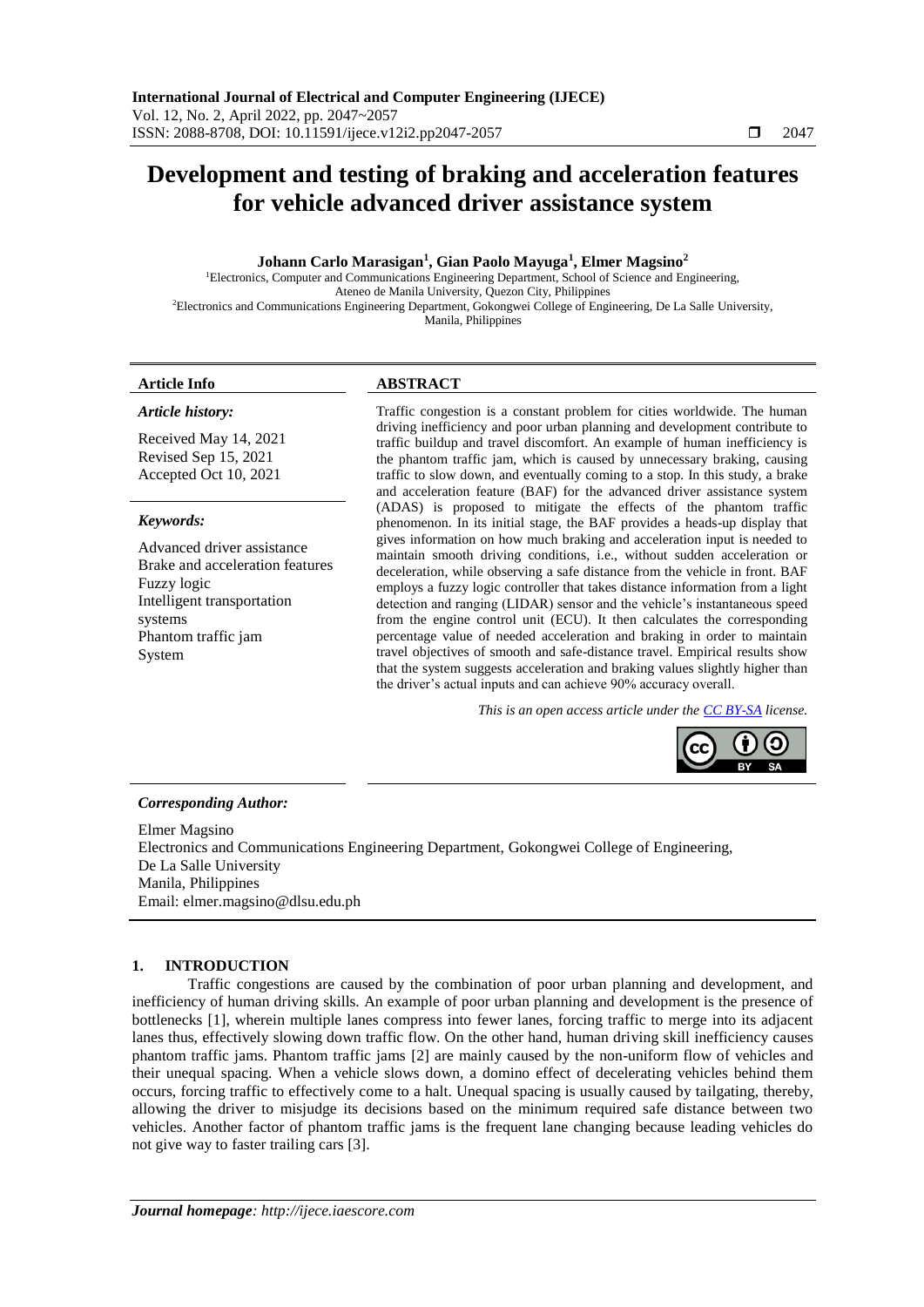To mitigate the phantom traffic jam phenomenon, car manufacturers developed autonomous vehicles as well as technologies like adaptive cruise control (ACC) [4], lane keep assist [5] and automatic braking [6] which are designed to intervene with the driver's inputs when necessary. Autonomous vehicle technology is classified into six levels of autonomy [7]. Level 0 offers absolutely no form of automation, i.e., the control of the vehicle solely depends on the driver. Level 1, known as driver assistance, includes technologies that assist the driver in controlling the vehicle, such as conventional cruise control [8], adaptive cruise control, lane keep assist [9], [10] and automatic braking [11], [12]. Level 2 [13] offers partial automation where two or more automated systems function together to relieve the driver of control. However, the driver must still maintain their full attention on the road. Level 3 [14] is labeled as conditional automation where steering, acceleration and deceleration are controlled with regards to the driving environment. Level 4 [15] is known as high automation allows the vehicle full control of itself under certain conditions where human intervention is no longer needed, but human drivers can still take control of the vehicle. Level 5 [16] is the full automation of a vehicle and it does not permit human drivers to intervene. [17], [18].

In [19], findings showed that human behaviors tend to display opposite of what is necessary to eliminate traffic congestions. Simulations were done in an intelligent-driver model (IDM) microscopic traffic flow model that simulate simple human driving behavior as well as adaptive cruise control capabilities. To address phantom traffic jams, vehicles operating from Levels 1-5 have ACC that can automatically adjust the vehicle's speed and desired safe distance depending on the presence of a leading vehicle. Various linear and non-linear models and controller designs have been presented and compared to achieve the target ACC objectives [20]. As a result, the vehicular spacing is increased or decreased when its speed is reduced or escalated, respectively. Other ACC features included speed sign detection to monitor the allowable road speed limit and avoid speeding violations [21]. In [22], proper navigation tools were improved by considering the presence of inaccurate data and unavailability navigational tools.

ACC gives the driver the ability to set both a desired following distance and cruising speed. During velocity control, the vehicle does not detect any obstacle in front and continues to cruise at a constant and preset speed, however, when an obstacle is detected, ACC reverts to the distance control. The smooth switching between the speed and distance control can be accomplished by a hierarchical control [23]. When implementing ACC, potentially induced degradation (PID) [24], [25] and fuzzy logic [26]–[28] are the widely used control approaches. In [29], velocity control was achieved by implementing a PID controller, while a fuzzy controller was used for distance control. The test car was a 1993 Mitsubishi Galant with an automatic transmission where its engine and drive train were modified.

However, ACC systems were found to worsen the occurrence of phantom traffic jams as empirically proven by researchers from Vanderbilt University. A fleet of eight identical vehicles all equipped with ACC were used. They were driven for more than 1,200 miles to analyze the effects of this feature in high traffic density. In the experiment setup, the lead vehicle reduced its speed by 6 mph. As an effect, the trailing vehicles slowed down much more than the lead vehicle did. In fact, the last car's speed even dropped below the minimum speed required for the ACC system to function [30].

This study focuses on mitigating phantom traffic jams by developing a brake and acceleration feature (BAF) system that displays the required braking and acceleration inputs to maintain a safe intervehicle distance, specifically for older vehicle models, which make up majority of the vehicles in the Philippines. BAF is a real-time system that employs a fuzzy logic controller that accesses the vehicle's engine control unit (ECU) and light detection and ranging (LIDAR) sensor to calculate the appropriate driving conditions. The advantages of employing the developed BAF system are: i) it is easily connected to the vehicle's ECU and does not require any additional hardware, ii) conventional smart phones can be used as displays, therefore, automatically providing wireless access, portability, and transferability, and iii) BAF is adaptive to the driver's behavior due to the utilization of the fuzzy logic concept in understanding the needs and strategies of the driver. The outputs are displayed on a heads-up display (HUD) easily visible to the driver. BAF also focuses only on the vehicle directly in front of the host. Empirical experiments and testing have been implemented on a 2008 Toyota Vios 1.3J. No other modifications have been done to the vehicle's engine or drivetrain characteristics in order to quickly allow system integration with other car models. With the addition of the proposed BAF system, the vehicle falls under the Level 1 autonomous vehicle classification.

This work utilizes the fuzzy logic concept in order to address the dissimilarities on driver behavior and adaptability. Deligianni *et al*. [31] studied the naturalistic driving attitude in order to improve the comfortability of passengers riding autonomous vehicles. Based on these driving characteristics, linear or non-linear membership functions will be assigned to the BAF system accordingly with the main goal of mimicking the driving behavior. Given the natural vagueness of the driver's behaviors, fuzzy logic can easily address these indistinct and hard to separate driving features, e.g., acceleration and braking, hard or soft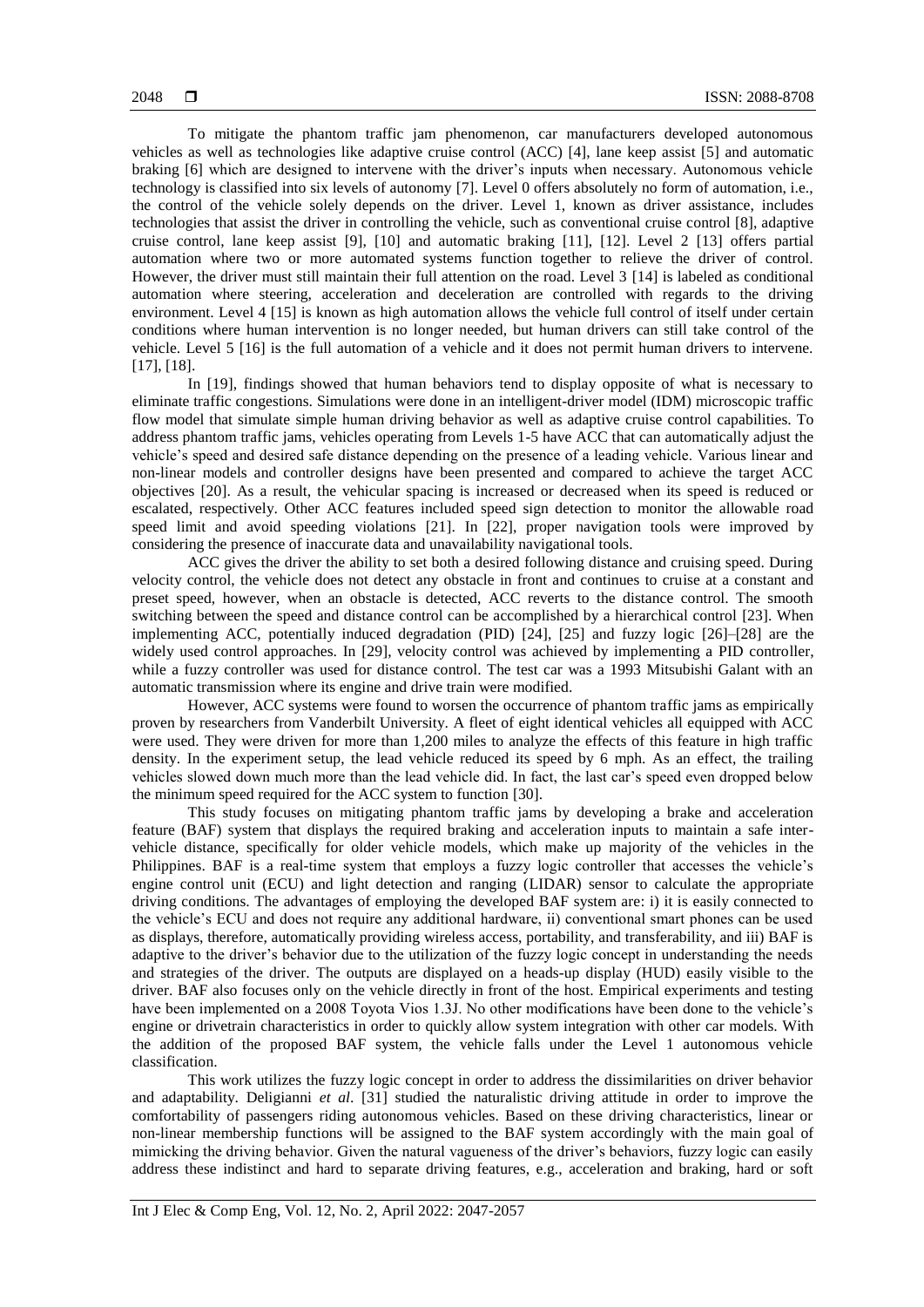turning. This paper is organized as follows: section 2 shows the development of the HUD system and its installation in the test vehicle. The fuzzy logic membership functions and control surfaces used are also explained in this section. Section 3 shows the results of actual road testing the system with graphs to visualize and compare the outputs of the BAF and the actual inputs of the driver. The paper concludes in section 4, stating the findings, as well as recommendations on how the system may be improved in terms of design and functionality.

#### **2. DEVELOPMENT OF THE BRAKE AND ACCELERATION FEATURE SYSTEM**

In this section, we present the off-the-shelf components used in developing the hardware unit of the BAF system. We also discuss how these components are installed in a vehicle and how the BAF system is implemented.

#### **2.1. BAF system hardware**

Figure 1(a) shows the block diagram and proposed changes to a test vehicle while Figure 1(b) enumerates the actual components employed in developing the hardware unit of the BAF system. The LIDAR sensor used is a Garmin LIDAR-Lite V3 with a range of 5–40 meters. It operates on the I2C protocol that is easily interfaceable with a microcontroller and the Raspberry Pi 4. The Arduino's serial port reads the distance sensed by the LIDAR sensor. We note that for the meantime, the LIDAR is only utilized as a proximity sensor. To measure the vehicle's speed, BAF used a generic onboard diagnostics (OBD)-II adapter equipped with the ELM327 chip that enables interfacing with smartphones or computers through Wi-Fi, Bluetooth or USB. Both the Arduino and OBD adapter are then connected to the Raspberry Pi through USB. While the OBD-II can provide data on how much throttle input is being applied through the throttle position sensor, it cannot however, display how much braking force is being applied. To resolve this, a G-force meter, using the application physics toolbox suite on android is used to measure and log how much force the vehicle is experiencing under different braking intensities.



Figure 1. Brake and acceleration feature hardware (a) block diagram and (b) off-the-shelf sensors, electronic equipment, and its connection

#### **2.2. Installation of the BAF system in a vehicle**

Figure 2 shows the implementation of the proposed BAF system in a vehicle. Figure 2(a) illustrates the 2008 Toyota Vios 1.3J vehicle where the BAF system is installed. The LIDAR sensor and Arduino are placed outside the windshield. The sensor was originally intended to be mounted at the center of the dashboard. However, doing this resulted in the sensor continuously outputting one cm. Because of this, the sensor is mounted outside the vehicle as shown in Figure 2(b). It is possible that the tint on the windshield caused the erroneous readings as the signal emitted by the sensor could have been reflected by the dark shade instead of penetrating through it. The onboard diagnostics (OBD) adapter, Raspberry Pi, Heads-Up Display, and G-force measuring smartphone are installed inside the vehicle as seen from Figure 2(c). We note that there are no major changes introduced to the vehicle upon the installation of the BAF hardware system and is guaranteed to be applicable to any vehicle model as long as the vehicle's ECU is easily accessible.

#### **2.3. BAF system algorithm**

Having the Raspberry Pi as the main controller, the BAF algorithm is developed in Python to access the vehicle's ECU, to fetch the LIDAR sensor data through the Arduino serial output, to calculate the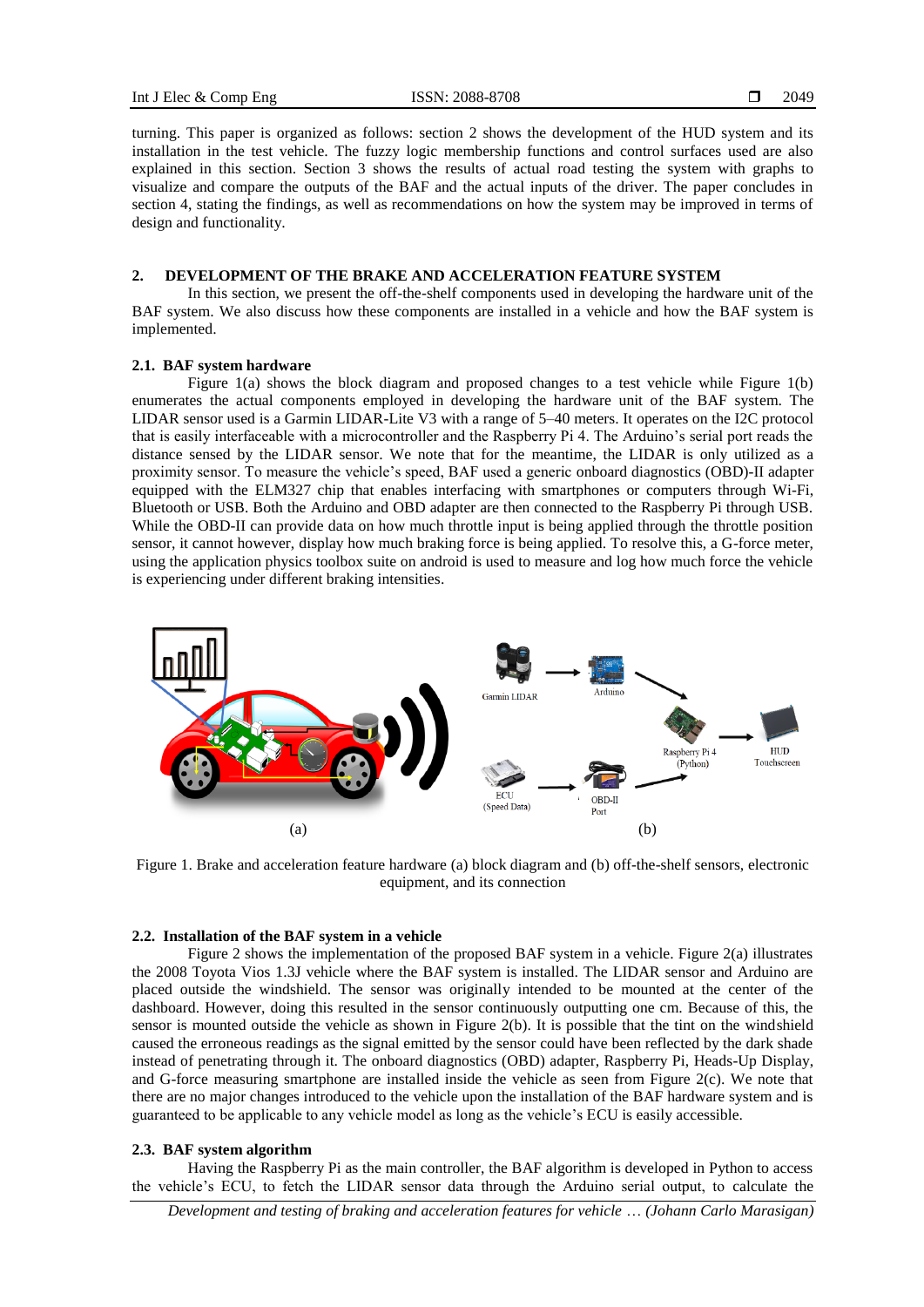acceleration and braking values using fuzzy logic, and to log the necessary data and save in CSV format. The BAF System employs fuzzy logic because it can be adjusted according to the driver's behavior and/or vehicle's characteristics. As an initial assumption and for simplicity, linear membership functions are first utilized in the modeling of the human driving behavior. Such linear function can represent the linear acceleration and deceleration attitude of a driver who thinks of the passenger's comfort and convenience. A linear attitude can also be attributed to the slow turning on an intersection or when the vehicle is overtaking a slow car in front of it on a highway.

We classify the speed and distance inputs into five levels each and then determine whether to output an acceleration (A) or braking (B) value. In practical application, the number of classifications can be easily adjusted depending on the needs of the driver. Increasing the number of levels mean that the driver needs much assistance when compared to fewer levels of classifications. While there are two outputs, only one of the two will have a value greater than zero while the other exactly zero, as it would not make sense for a driver to step on the throttle and brake pedals at the same time. This assumes the normal urban driving conditions such as not too much sloped or elevated roads.

The speed range (S) is defined from 0 to 100 kph (assuming also highway roads) and is classified into the five levels: too slow (TS), slow (S), normal (N), fast (F), and too fast (TF). Figure 3(a) shows the membership functions used to divide the speed range into its corresponding speed input interval. On the other hand, the distance range (D) from 0 to 3000 cm is categorized into another five levels: too close (TC), close (C), adequate (Adeq), far (F), and very far (VF). The input distance value is set to centimeters to increase precision. For a more sensitive response, the distance measure can still be reduced to millimeters. Figure 3(b) depicts the distance input separated into its equivalent definitions. The acceleration and braking responses (ABR) of the BAF system are grouped into four levels, namely: light (L), moderate (M), heavy (H), and full (F). These projected outputs from each scenario are based on the light to moderate traffic volume scenarios are shown in Figure 4.









Figure 2. BAF implementation (a) The 2008 Toyota Vios 1.3J used in the experiments, (b) LIDAR sensor and Arduino, and (c) Interior Sensor Installation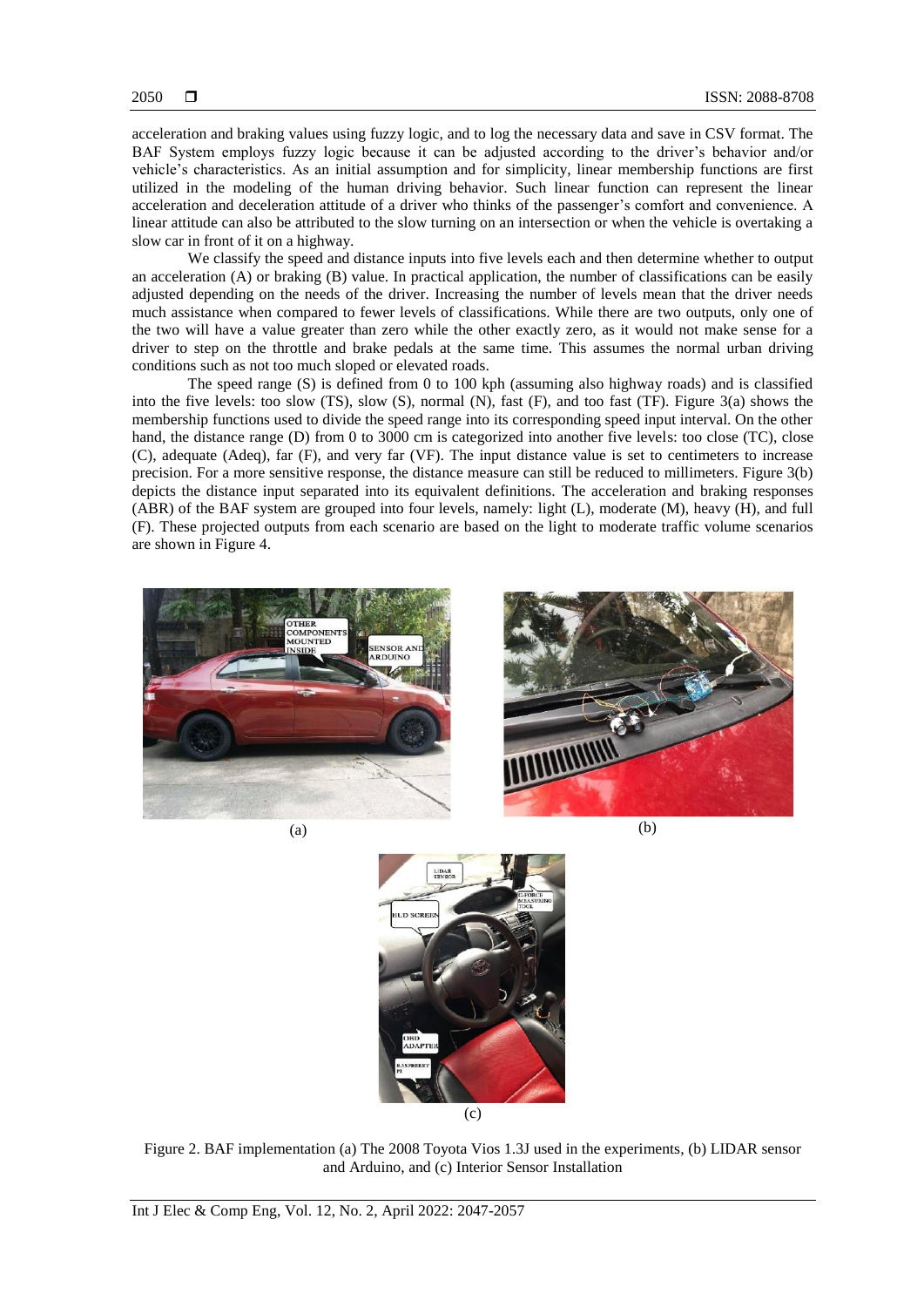



Figure 3. Triangular membership functions with varying base width model the fuzzy definition of the (a) vehicle's speed, and (b) vehicle's distance from the leading vehicle



Figure 4. Triangular membership functions with varying base width model the fuzzy definition of the vehicle's acceleration and braking responses

The implementation of a fuzzy rule follows the general definition of: ABR=fuzzy(S, D). Given the number of inputs, there are 25 possible ABR to be defined in the fuzzy rules. Table 1 shows the fuzzy rule base according to the definitions. For examples in Table 1, we have: i) if speed is *NORMAL AND the distance is ADEQUATE, then acceleration is LIGHT (*grey-colored cell) and ii) if speed is *FAST* and distance is *CLOSE*, then braking is *MEDIUM* (black-colored cell).

| Table 1. Fuzzy rule base |           |    |    |    |    |
|--------------------------|-----------|----|----|----|----|
| Speed\Distance           | TC.       |    |    |    | νF |
| TS                       | HR        | MB | MA | HA | FA |
|                          | HR        | MB | LA | MA | HA |
| N                        | HB        | MВ | LA | _A | HA |
| F                        | <b>FB</b> | MВ | LB | LA | LA |
| TF                       | FB        | ΗR | MВ | MВ | МB |

*Development and testing of braking and acceleration features for vehicle* … *(Johann Carlo Marasigan)*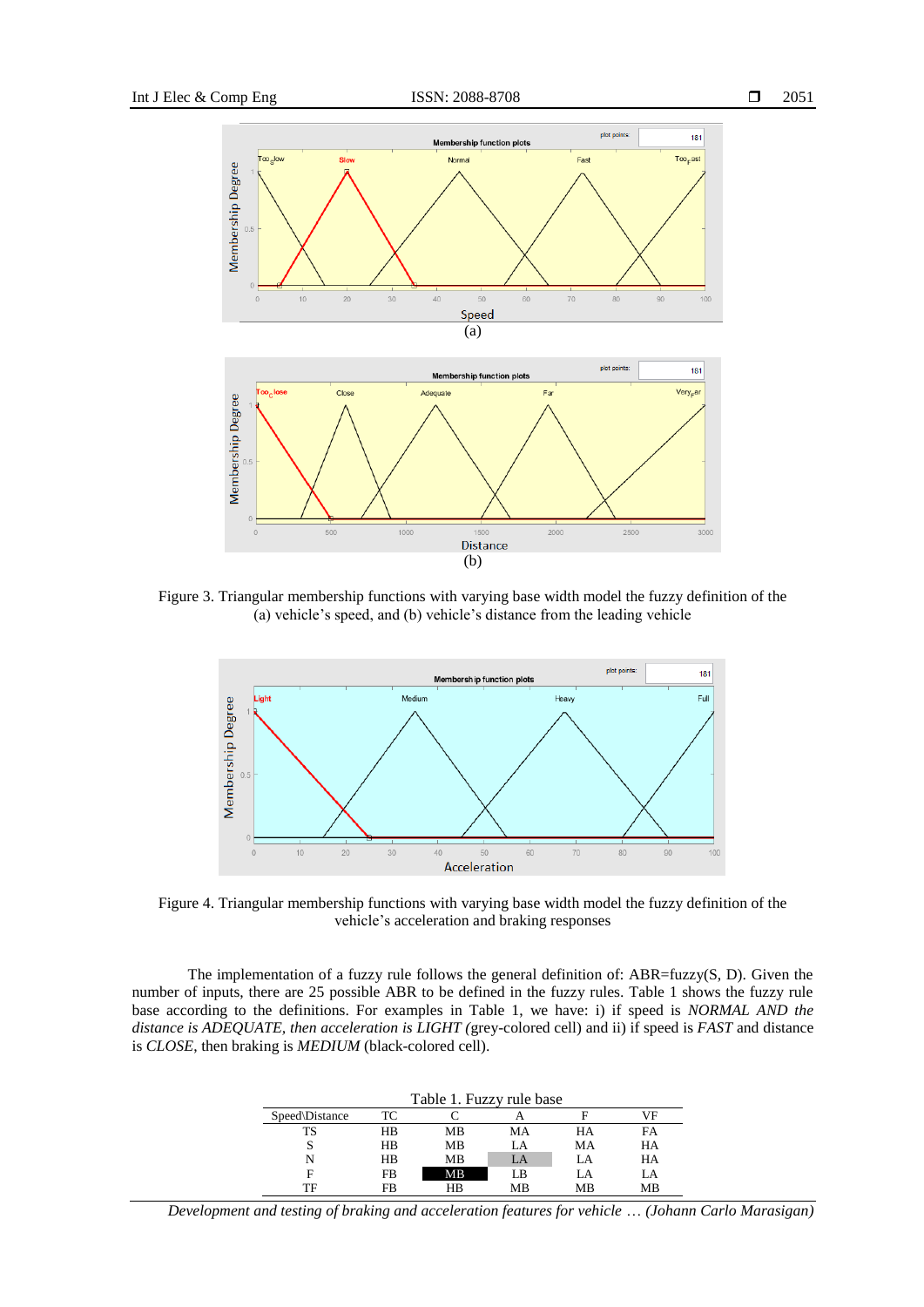In the first example, if the instantaneous speed is within the "normal" range and the inter-vehicle distance is within the "adequate" range, the driver will only have to apply light acceleration to maintain their current speed and inter-vehicle distance. In the second statement, given the speed value higher than the normal instantaneous speed, and closer than normal inter-vehicle distance, the driver would have to input a "medium" amount of braking to increase the inter-vehicle distance. Heavy braking may be applied but it may be unnecessary. To immediately visualize the input-output fuzzy control relationships, the surface views of the fuzzy rule base in Table 1 are shown in Figures  $5(a)$  and  $5(b)$ .



Figure 5. Speed/distance, (a) acceleration, and (b) braking fuzzy relationship

Just like in [32], the fuzzy logic controller's implication method employed the *min* operator, while the outputs are aggregated by using the *max* operator. The defuzzification is achieved by calculating the centroid of the aggregated output. We note that both acceleration and braking responses will always have numerical values. Given this, the BAF decides on utilizing the response with a bigger fuzzy output value. Once a satisfactory fuzzy control response is achieved, these rules are then setup in the Python IDE by using the scikit-fuzzy library.

#### **3. RESULTS AND DISCUSSION**

Due to the prevalence of the COVID-19 pandemic, the BAF system has only been tested and driven inside a subdivision, where the speed and vehicular capacity are limited. As a test case scenario, the experiments are done by having a lead and follower vehicles. The lead vehicle varies its speed independently while the trailing vehicle adjusts both its speed and inter-vehicle distance according to the difference between the values shown on the HUD and the actual inputs of the driver. the dashboard camera of the following vehicle is used to record the footage.

The subdivision route highlighted in red in Figure 6 shows the path taken for multiple experiments of the system. This loop is chosen because it has the least amount of widely spaced speed bumps. Such condition allows our testings to experiment on the fastest speed our test vehicle can achieve. These streets are also the widest and has the least number of parked cars at the side.

The actual driving readings are shown in Figure 7. Figure  $7(a)$  shows a screenshot taken from a video demonstrating the HUD system plus the G-force meter application measuring braking and acceleration forces. It can be observed that the sensor is able to detect the cyclist approximately 12 meters away. At the given speed of 24 kph, the system calculates a suggested 8% acceleration input (lower left), while the actual input or the indicated throttle position according to the onboard diagnostics (OBD) system is at 17%. However, the 17% throttle value is the lowest possible value with the engine running and corresponds to the idle case, i.e., throttle pedal is not depressed. This means that at this point in the video, the driver was not stepping on the throttle. On the other hand, logged OBD data show a maximum throttle position of 81%. This is already the farthest the throttle pedal can move before touching the floor.

Figure 7(b) shows the absence of any significant obstacle directly in the vehicle's path. It can be observed that the system registers 0.01 meters or 1 centimeter, instead of the maximum advertised value of 40 meters. Throughout the entire testing session, the sensor would only be able to consistently measure distances less than 15 meters despite the advertised 40 meter range. When a vehicle goes full braking, the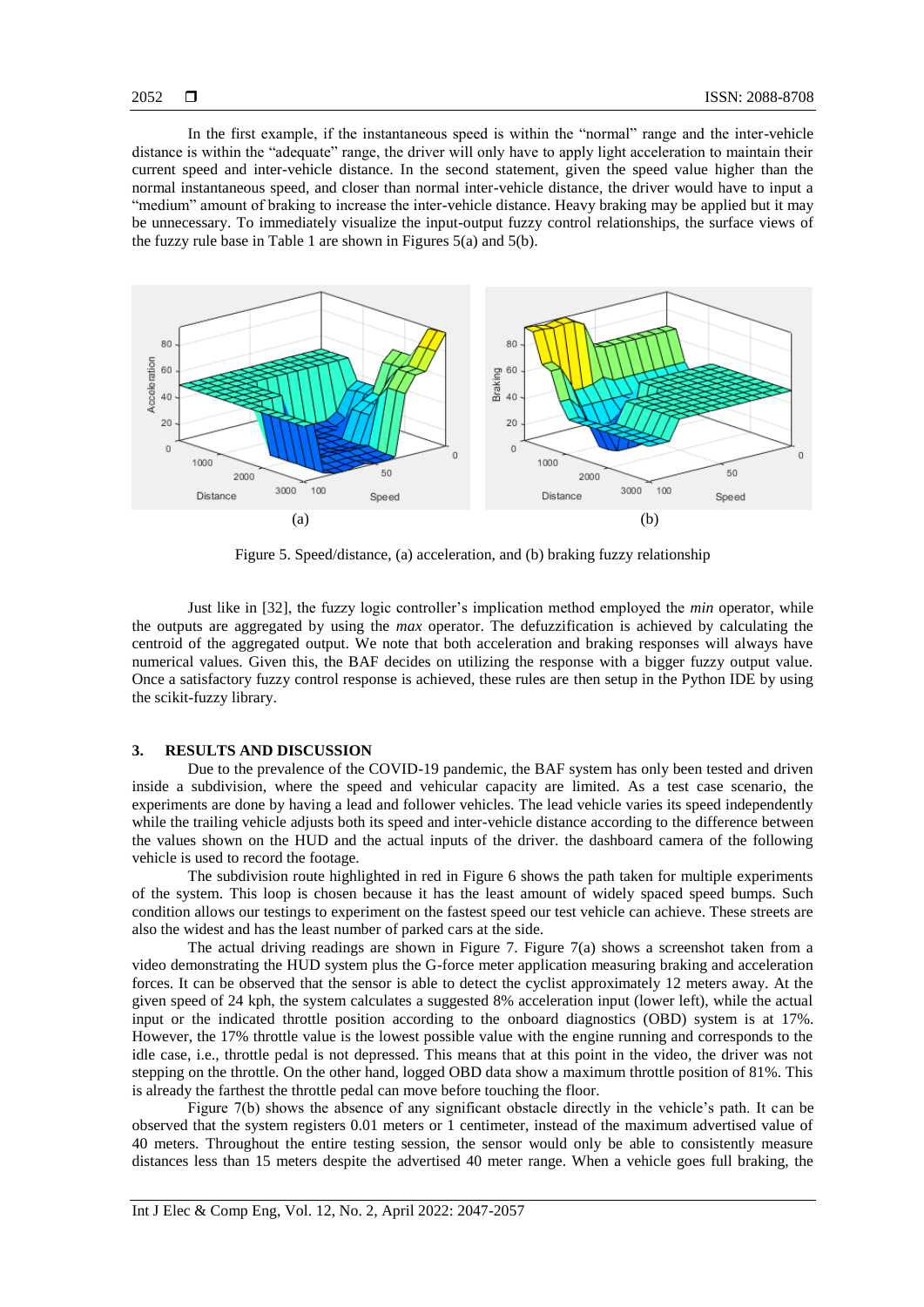vehicle consistently experiences an average force of 1.3 G. Occasionally, the experienced G-force is 1.7 G, and we have observed that this may be due to the road's unevenness.



Figure 6. Test route in a subdivision.

Figure 8 shows the gravitational forces in any direction acting on the vehicle when it is in motion. The x-axis (red graph) represents the lateral G-forces and are seen to be minimal since the vehicle is traveling along a straight line at this point in time. The value would increase or decrease when it makes a turn. The y-axis (green graph) represents the vertical G-forces. It is almost constantly reading at 1G, i.e., equal to the force of gravity. This value would change when going up or down slopes. Lastly, the z-axis (blue graph) represents the forward and backward forces. This value constantly changes since the vehicle is always either accelerating or decelerating.



Figure 7. Actual driving readings (a) actual HUD and G-force meter readings, and (b) No direct obstacles detected in one of the conducted experiments

In Figure 9(a), it must be noted that the 17% throttle position is the minimum value in which there is no input on the throttle pedal. It can be observed that while there are frequent changes in the level of input, these changes are not abrupt or sudden in increase with respect to the previous value that would warrant abrupt acceleration that would be considered uncomfortable to passengers. In comparison to the calculated throttle input from the BAF, it can be observed that there are some abrupt increases in values in the first half of the graph, and the values appearing to reach a steady state in the second half. However, these abrupt changes may be attributed to the frequent changes in both inter-vehicle distance and vehicle speed as seen in Figure 9(b).

*Development and testing of braking and acceleration features for vehicle* … *(Johann Carlo Marasigan)*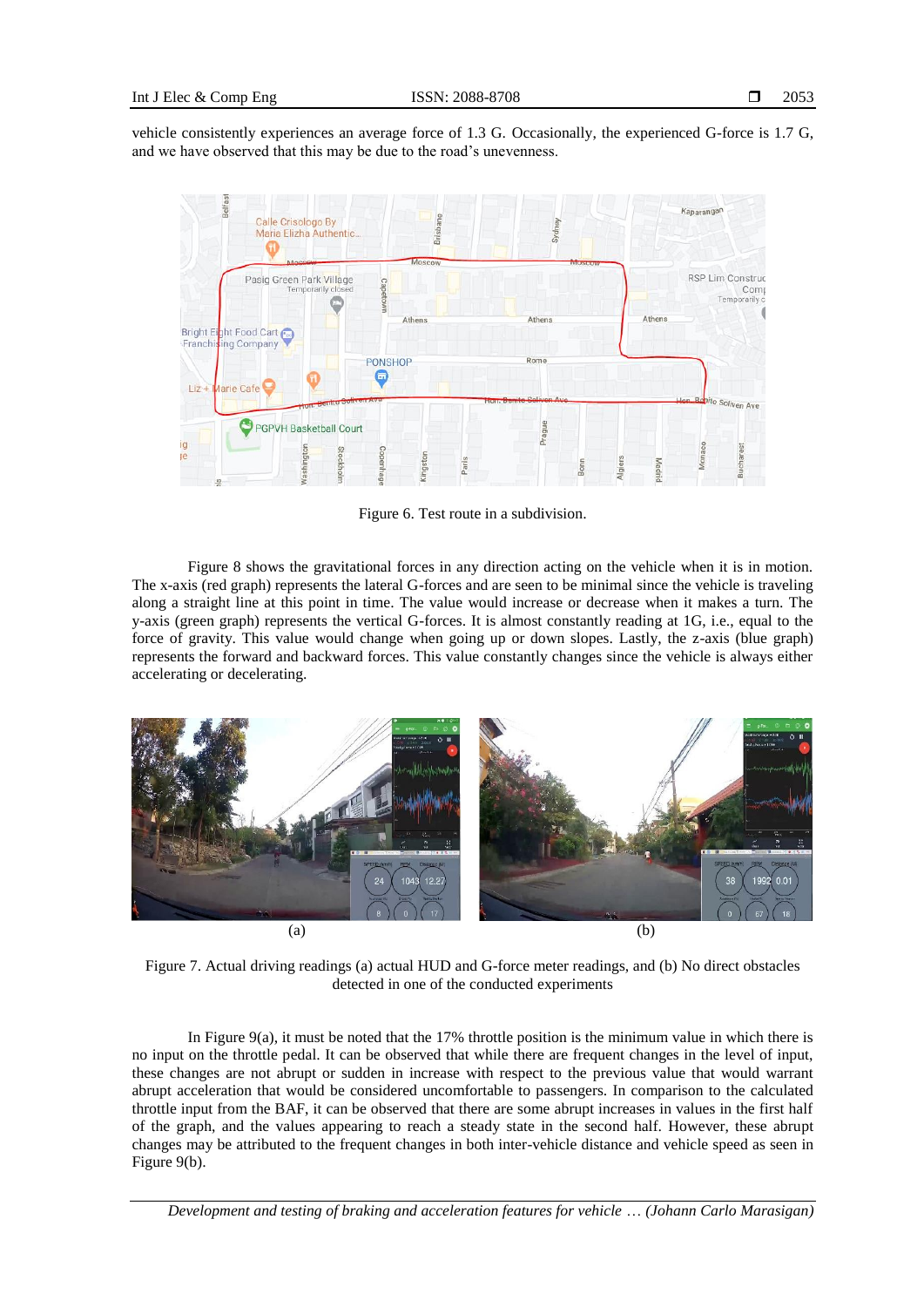The vehicle has an initial speed of 25 kph and an initial inter-vehicle distance of 15 meters. It slows down to 5 kph with the distance decreasing to 5 meters because the vehicle in front is slowing down due to a speed bump. The speed can then be seen increasing to safe values seen within a subdivision. It can also be observed that the change in inter-vehicle distance corresponds with the change in speed. This may be due to attempting to maintain a constant inter-vehicle distance but difficult to achieve due to the vehicle in front constantly accelerating. This also appears to reflect the occurrence of phantom traffic jams as both inter-vehicle distance and speed constantly change instead of reaching a steady-state value.

From the observations and gathered data, the performance of the proposed BAF system achieved at most 10% difference between the values shown in our HUD and the vehicle's speedometer and tachometer. The desired inter-vehicle distance has also been achieved. The BAF system has also aided drivers to observe their driving behaviors including their acceleration and braking patterns.

Figure 10 shows the actual driving derived from one of the experiments (viewed left to right, top to bottom) where the proposed BAF hardware and monitoring system are installed. Incoming vehicles are not detected but only the vehicle in front. Future improvements will include the calibration of the LIDAR sensor and detection of pedestrians walking on the side of the road.



Figure 8. A spike in the G-force (blue) due to hard braking



Figure 9. Experimental driving results (a) throttle position vs. BAF calculated acceleration, and (b) speed (kph) and distance (m) vs sampling instance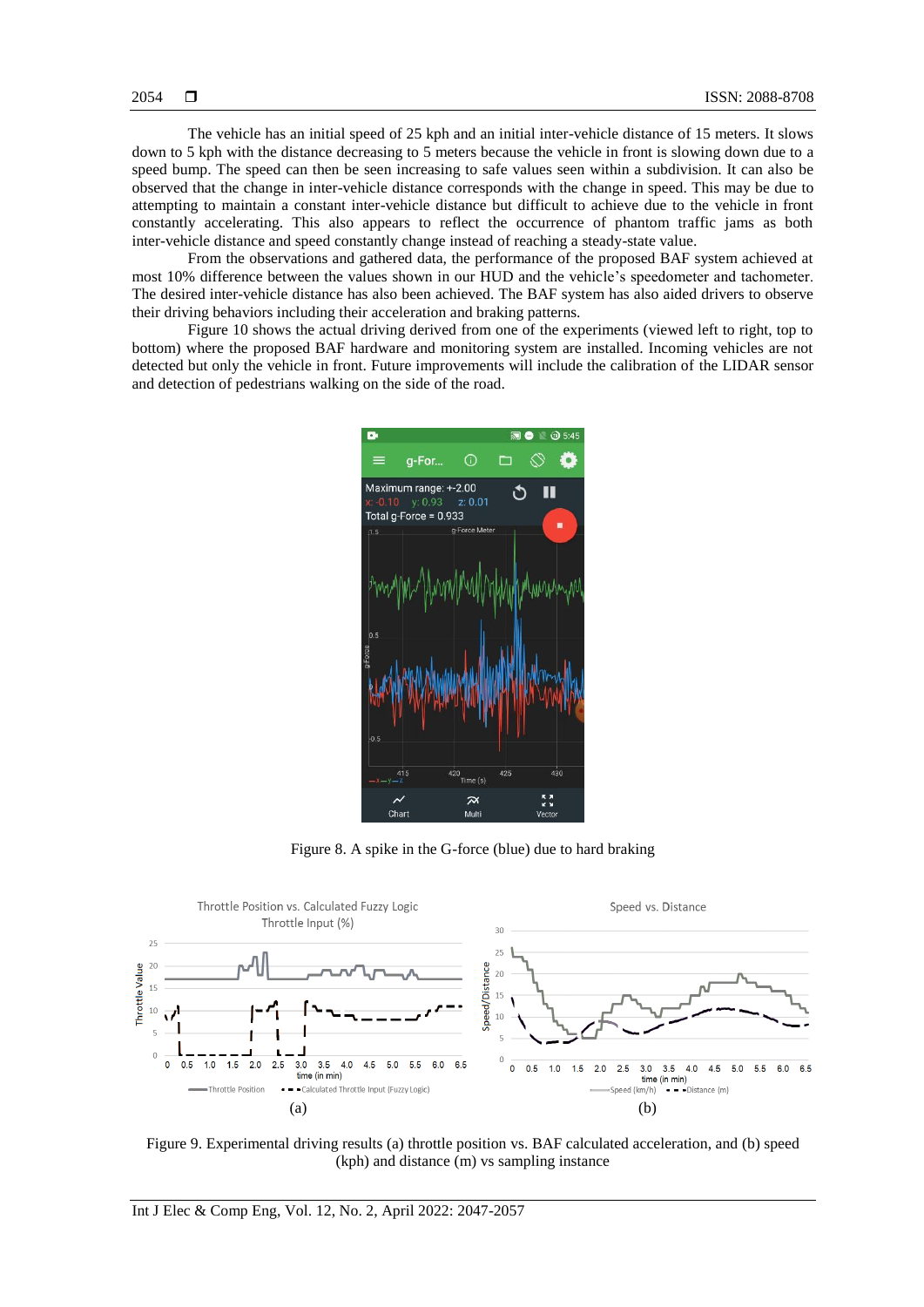

Figure 10. Snapshots taken every 15 seconds when driving the 2008 Toyota Vios 3J along the test route shown in Figure 6

#### **4. CONCLUSION**

In this work, a brake and acceleration feature (BAF) for advanced driver assistance system has been proposed, empirically tested, and verified and can reach an accuracy of 90% during our test runs in a controlled environment. The BAF hardware is easily integrated and installed in a test vehicle without any major change in the vehicle. This type of installation allows the user to integrate the system in any type of vehicles, as long as the ECU is accessible. With off-the-shelf components, BAF tries to maintain an acceptable distance and speed between leading and trailing vehicles.

In future research directives, the BAF hardware is intended to be placed in a chassis that can withstand sun and rain environment conditions. We also intend to perform continuous and extensive empirical experiments to fully provide a method on how to model a driver's driving patterns and behaviors. Also, 3D environment monitoring will be sensed to further use the capability of the LIDAR. 3D data will allow the vehicle to have a better understanding of its surroundings.

#### **REFERENCES**

- [1] L. C. Davis, "Mitigation of congestion at a traffic bottleneck with diversion and lane restrictions," *Physica A: Statistical Mechanics and its Applications*, vol. 391, no. 4, pp. 1679–1691, Feb. 2012, doi: 10.1016/j.physa.2011.10.036.
- [2] F. E. Sancar, B. Fidan, J. P. Huissoon, and S. L. Waslander, "MPC based collaborative adaptive cruise control with rear end collision avoidance," in *2014 IEEE Intelligent Vehicles Symposium Proceedings*, Jun. 2014, pp. 516–521, doi: 10.1109/IVS.2014.6856559.
- [3] P. Jiang, Z. Dong, Y. Wang, Y. Su, and Z. Li, "Empirical study of phantom traffic jams on urban expressway," in *2018 Ninth International Conference on Intelligent Control and Information Processing (ICICIP)*, Nov. 2018, pp. 99–102, doi: 10.1109/ICICIP.2018.8606713.
- [4] A. Vahidi and A. Eskandarian, "Research advances in intelligent collision avoidance and adaptive cruise control," *IEEE Transactions on Intelligent Transportation Systems*, vol. 4, no. 3, pp. 143–153, Sep. 2003, doi: 10.1109/TITS.2003.821292.
- [5] H. Beglerovic, T. Schloemicher, S. Metzner, and M. Horn, "Deep learning applied to scenario classification for lane-keep-assist systems," *Applied Sciences*, vol. 8, no. 12, Dec. 2018, Art. no. 2590, doi: 10.3390/app8122590.
- [6] H. Iizuka and K. Kurami, *Automatic braking system with proximity detection to a preceding vehicle*. uS Patent 5,278,764, 1994.
- [7] R. A. Daziano, M. Sarrias, and B. Leard, "Are consumers willing to pay to let cars drive for them? Analyzing response to autonomous vehicles," *Transportation Research Part C: Emerging Technologies*, vol. 78, pp. 150–164, May 2017, doi: 10.1016/j.trc.2017.03.003.
- [8] S. Park, H. Rakha, K. Ahn, and K. Moran, "Fuel economy impacts of manual, conventional cruise control, and predictive ecocruise control driving," *International Journal of Transportation Science and Technology*, vol. 2, no. 3, pp. 227–242, Sep. 2013, doi: 10.1260/2046-0430.2.3.227.
- [9] A. H. Eichelberger and A. T. McCartt, "Toyota drivers' experiences with dynamic radar cruise control, pre-collision system, and lane-keeping assist," *Journal of Safety Research*, vol. 56, pp. 67–73, Feb. 2016, doi: 10.1016/j.jsr.2015.12.002.
- [10] J. B. Cicchino and D. S. Zuby, "Prevalence of driver physical factors leading to unintentional lane departure crashes," *Traffic Injury Prevention*, vol. 18, no. 5, pp. 481–487, Jul. 2017, doi: 10.1080/15389588.2016.1247446.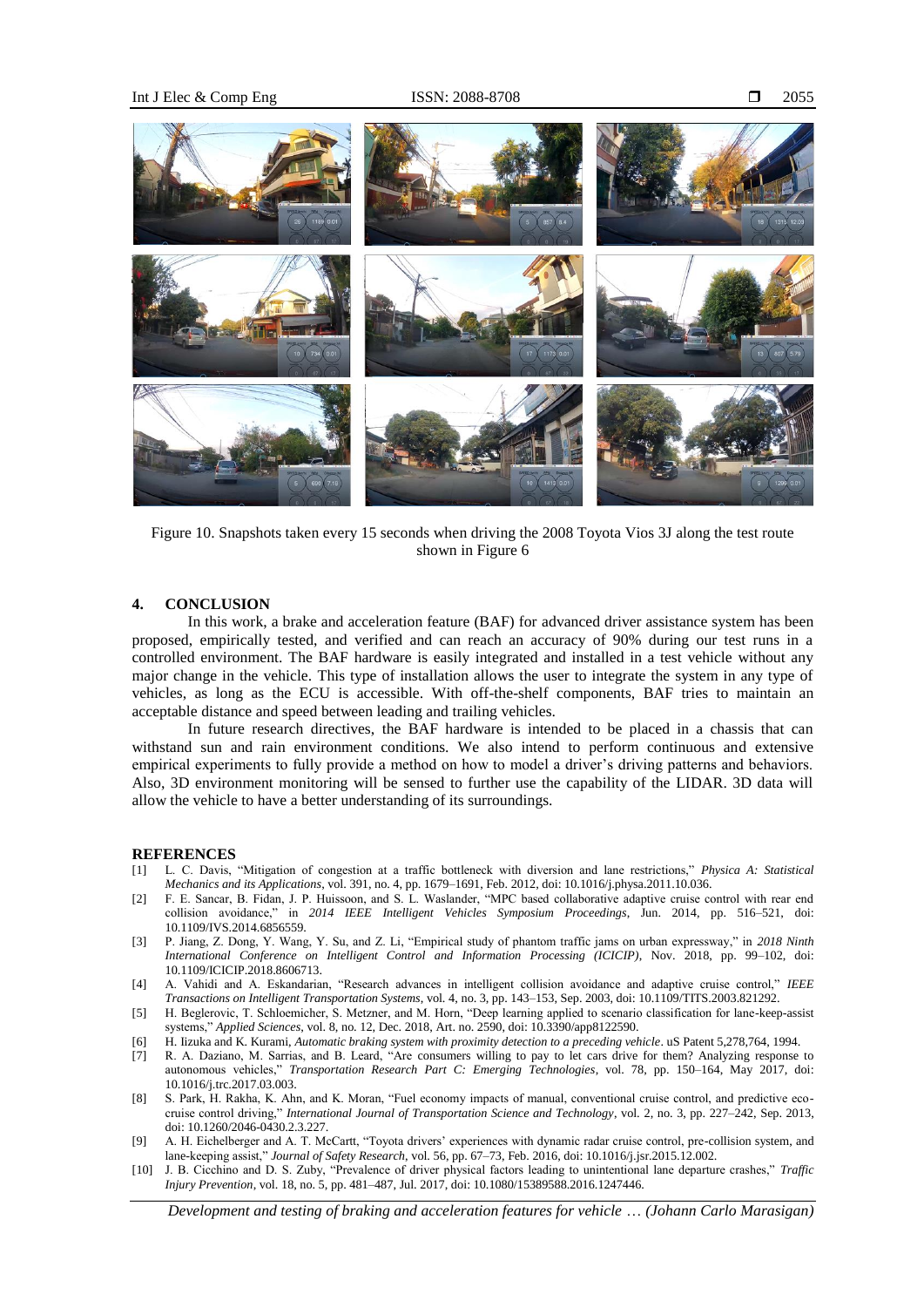- [11] K. Shimazaki, T. Ito, A. Fujii, and T. Ishida, "The public's understanding of the functionality and limitations of automatic braking in Japan," *IATSS Research*, vol. 42, no. 4, pp. 221–229, Dec. 2018, doi: 10.1016/j.iatssr.2017.11.002.
- [12] N. C. Basjaruddin, K. Kuspriyanto, S. Suhendar, D. Saefudin, and V. A. Azis, "Hardware simulation of automatic braking system based on fuzzy logic control," *Journal of Mechatronics, Electrical Power, and Vehicular Technology*, vol. 7, no. 1, pp. 1–6, Jul. 2016, doi: 10.14203/j.mev.2016.v7.1-6.
- [13] I. Solís-Marcos, C. Ahlström, and K. Kircher, "Performance of an additional task during level 2 automated driving: An on-road study comparing drivers with and without experience with partial automation," *Human Factors: The Journal of the Human Factors and Ergonomics Society*, vol. 60, no. 6, pp. 778–792, Sep. 2018, doi: 10.1177/0018720818773636.
- [14] C. Gold, F. Naujoks, J. Radlmayr, H. Bellem, and O. Jarosch, "Testing scenarios for human factors research in level 3 automated vehicles," in *International Conference on Applied Human Factors and Ergonomics*, Jun. 2018, pp. 551–559, doi: 10.1007/978-3- 319-60441-1\_54.
- [15] B. Markwalter, "The path to driverless cars (CTA insights)," *IEEE Consumer Electronics Magazine*, vol. 6, no. 2, pp. 125–126, Apr. 2017, doi: 10.1109/MCE.2016.2640625.
- [16] C. Pakusch, G. Stevens, A. Boden, and P. Bossauer, "Unintended effects of autonomous driving: A study on mobility preferences in the future," *Sustainability*, vol. 10, no. 7, Jul. 2018, Art. no. 2404, doi: 10.3390/su10072404.
- [17] A. Herrmann, W. Brenner, and R. Stadler, *Autonomous driving*. Emerald Publishing Limited, 2018.
- [18] Y. Wiseman, "Autonomous vehicles," Encyclopedia of Organizational Knowledge, Administration, and Technologies, 2019.
- [19] J. Vergeest and B. van Arem, "The effect of vehicle acceleration near traffic congestion fronts," in *2012 IEEE Intelligent Vehicles Symposium*, Jun. 2012, pp. 45–50, doi: 10.1109/IVS.2012.6232152.
- [20] K. Osman, M. F. Rahmat, and M. A. Ahmad, "Modelling and controller design for a cruise control system," in *2009 5th International Colloquium on Signal Processing & Its Applications*, Mar. 2009, pp. 254–258, doi: 10.1109/CSPA.2009.5069228.
- [21] R. Rizvi, S. Kalra, C. Gosalia, and S. Rahnamayan, "Fuzzy adaptive cruise control system with speed sign detection capability," in *2014 IEEE International Conference on Fuzzy Systems (FUZZ-IEEE)*, Jul. 2014, pp. 968–976, doi: 10.1109/FUZZ-IEEE.2014.6891748.
- [22] T. Someswari, A. K. Tiwari, and N. R, "A dynamic cruise control system (DCCS) for effective navigation system," *International Journal of Electrical and Computer Engineering (IJECE)*, vol. 10, no. 5, pp. 4645–4654, Oct. 2020, doi: 10.11591/ijece.v10i5.pp4645-4654.
- [23] W. Hong-bo, S. Xiao-wen, and Y. Jiang, "Research on hierarchical control of automobile adaptive cruise system based on the mode switching," in *2016 Chinese Control and Decision Conference (CCDC)*, May 2016, pp. 2733–2738, doi: 10.1109/CCDC.2016.7531446.
- [24] G. P. T, "Adaptive cruise control employing taillight tracking for a platoon of autonomous vehicles," *International Journal of Advanced Trends in Computer Science and Engineering*, vol. 8, no. 3, pp. 640–645, Jun. 2019, doi: 10.30534/ijatcse/2019/48832019.
- [25] B. Rao. Yenugula and M. Zia-ur-Rahman, "Stability control structure of hovercraft prototype utilising PID controller," *Bulletin of Electrical Engineering and Informatics*, vol. 6, no. 4, pp. 348–350, Dec. 2017, doi: 10.11591/eei.v6i4.864.
- [26] N. C. Basjaruddin, K. Kuspriyanto, D. Saefudin, and A. Rachman, "Hardware simulation of active lane keeping assist based on fuzzy logic," *Indonesian Journal of Electrical Engineering and Computer Science*, vol. 5, no. 2, Feb. 2017, Art. no. 321, doi: 10.11591/ijeecs.v5.i2.pp321-326.
- [27] E. R. Magsino, M. F. Say, and J. A. Tan, "Achieving complete UAV delivery in the presence of motor failures," in *2020 IEEE 10th Symposium on Computer Applications & Industrial Electronics (ISCAIE)*, Apr. 2020, pp. 1–5, doi: 10.1109/ISCAIE47305.2020.9108809.
- [28] M. Z. Ismail, M. H. N. Talib, Z. Ibrahim, J. Mat Lazi, and Z. Rasin, "Experimental simplified rule of self tuning fuzzy logicmodel reference adaptive speed controller for induction motor drive," *Indonesian Journal of Electrical Engineering and Computer Science (IJEECS)*, vol. 20, no. 3, pp. 1653–1664, Dec. 2020, doi: 10.11591/ijeecs.v20.i3.pp1653-1664.
- [29] W. Pananurak, S. Thanok, and M. Parnichkun, "Adaptive cruise control for an intelligent vehicle," in *2008 IEEE International Conference on Robotics and Biomimetics*, Feb. 2009, pp. 1794–1799, doi: 10.1109/ROBIO.2009.4913274.
- [30] G. Gunter *et al.*, "Are commercially implemented adaptive cruise control systems string stable?," *IEEE Transactions on Intelligent Transportation Systems*, vol. 22, no. 11, pp. 6992–7003, Nov. 2021, doi: 10.1109/TITS.2020.3000682.
- [31] S. P. Deligianni, M. Quddus, A. Morris, A. Anvuur, and S. Reed, "Analyzing and modeling drivers' deceleration behavior from normal driving," *Transportation Research Record: Journal of the Transportation Research Board*, vol. 2663, no. 1, pp. 134–141, Jan. 2017, doi: 10.3141/2663-17.
- [32] E. R. Magsino and I. W. H. Ho, "An intelligent highway tollgate queue selector for improving server utilization and vehicle waiting time," in *2016 IEEE Region 10 Symposium (TENSYMP)*, May 2016, pp. 271–276, doi: 10.1109/TENCONSpring.2016.7519417.

#### **BIOGRAPHIES OF AUTHORS**



**Johann Carlo Marasigan <b>D N** sc **P** received his B.S. degree in Electronics Engineering in the Electronics, Computer and Communications Engineering (ECCE) department of the Ateneo de Manila University in Quezon City, Philippines. His research interests include intelligent computing, autonomous vehicles, and renewable energy and embedded systems. His interests mostly relate to computer systems and hardware, specifically microprocessors and other related components. He is currently reviewing in preparation for the upcoming licensure examination of electronics engineers. He can be contacted at email: [johann.marasigan86@gmail.com.](mailto:johann.marasigan86@gmail.com)